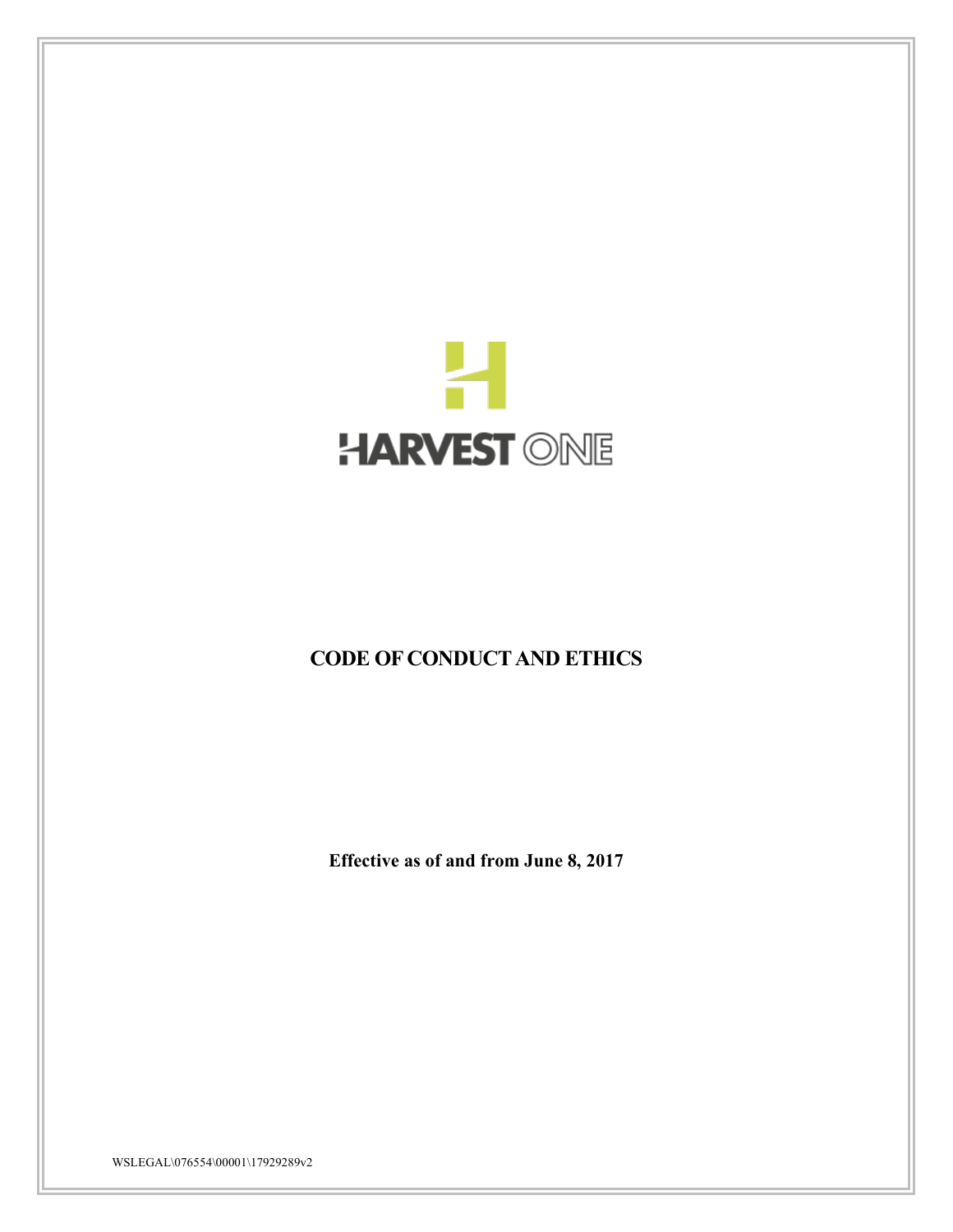# **HARVEST ONE CANNABIS INC.**

## **CODE OF CONDUCT AND ETHICS**

#### **1.0 INTRODUCTION**

Ethical conduct in its business practices is critical to the development and maintenance of the reputation and credibility of Harvest One Cannabis Inc. ("**Harvest**"). Harvest expects its directors, officers, employees, contractors and consultants (collectively, "**Personnel**") to operate in accordance with the highest ethical standards in their conduct of business for and on behalf of the Company.

Harvest is committed to the following values:

- Integrity, honesty and respect
- Customer focus
- Teamwork
- Achievement and accountability
- Employee engagement
- Innovation
- Openness and transparency
- Understanding and compassion

These values are embodied within this code of conduct and ethics (the "**Code**"). This Code will guide Personnel in identifying and managing business situations, allowing Harvest to conduct business in a responsible and ethical manner, treating those with whom it deals (including, without limitation Harvest's securityholders, regulators, customers, suppliers, competitors and Personnel) with fairness and respect. This Code is not intended to address every issue that may arise, but rather is intended to set out basic principles with which Harvest expects you to comply.

This Code has been adopted by the board of directors of Harvest (the "**Board**"). The Board reserves the right to add to, modify and rescind all or any portion of this Code at any time and from time to time. This Code governs in the event of any conflict or inconsistency between this Code and any other materials distributed by Harvest. If any law conflicts with a policy set out in this Code, you must comply with the law.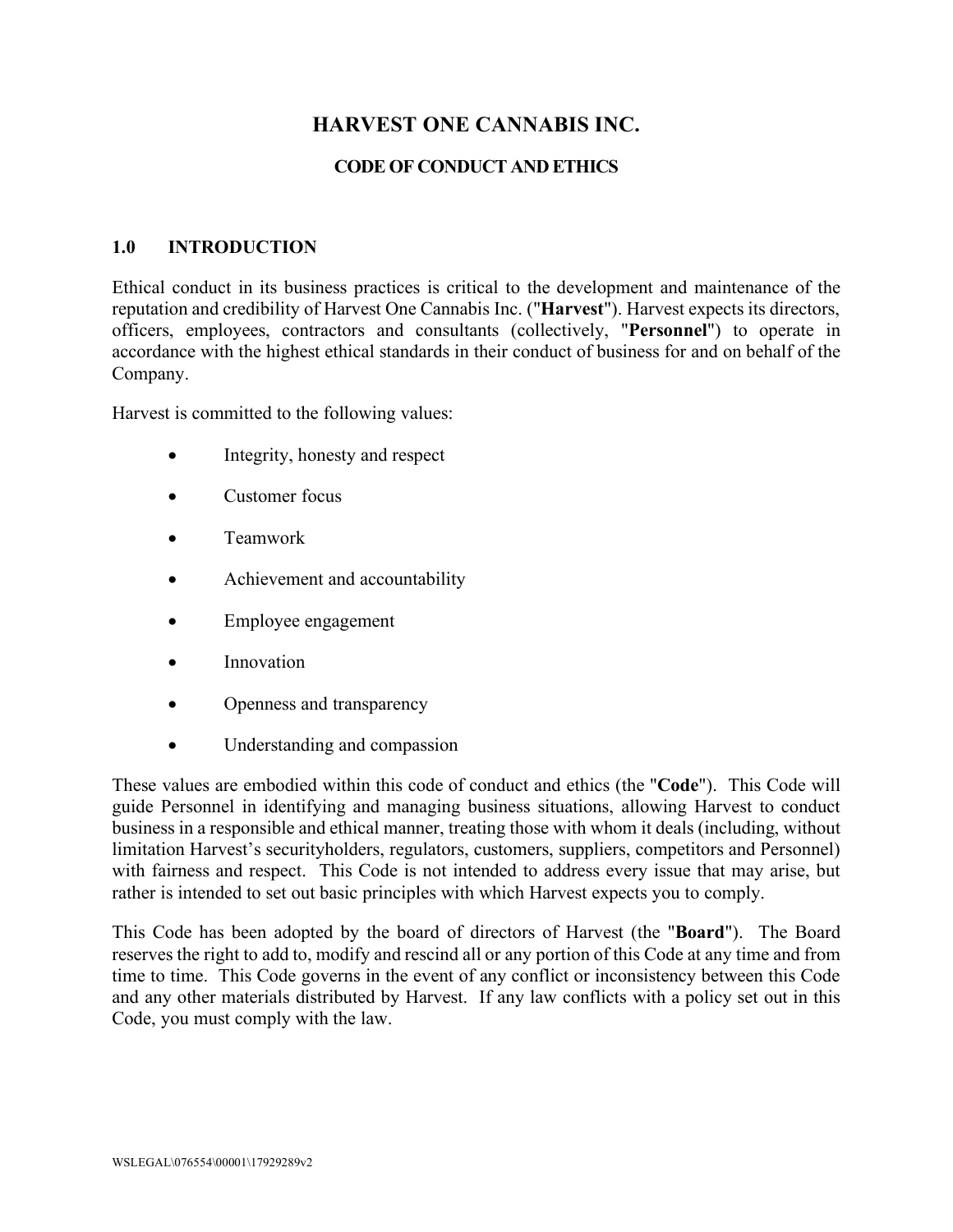#### **2.0 COMPLIANCE WITH LAWS**

Harvest will conduct its business activities in compliance with all laws, regulations and requirements that are applicable to wherever Harvest operates. Personnel will inform themselves respecting the laws and regulations applicable to Harvest's activities. Harvest Personnel are also required to become familiar with, and agree to comply with all applicable Harvest policies.

If there are any questions or uncertainties about the application or interpretation of laws, regulations, standards or policies that direct Harvest's operations, Personnel should direct questions to their immediate superior, supervisor or person with whom he or she has a reporting relationship.

## **3.0 CONFLICT OF INTEREST**

A conflict of interest occurs when an individual's private interests interfere in any material way with the interests of Harvest. A perceived conflict of interest occurs where an individual's private interests appear to be in conflict in the material way with the interests of Harvest. Personnel must not participate in any activity or situation that results in a conflict or perceived conflict between personal interests and the interests of Harvest. Personnel should also avoid situations or activities that could compromise, or appear to compromise, their judgment, objectivity or ability to act in the best interest of Harvest. Activities that could give rise to potential conflicts of interest are prohibited unless specifically approved in advance by the Chief Executive Officer ("**CEO**") or the Board.

The following is a non-exhaustive list of examples where a conflict of interest or a perceived conflict of interest could arise:

- **Financial Interest:** Personnel and their families (spouse, children) will not knowingly own, control or direct a material financial interest in a supplier, contractor, competitor or in any entity with which Harvest does or seeks to do business.
- **Customer and Supplier Relations:** All customers and suppliers involved with Harvest in the purchase of goods and services should be treated fairly and with respect. Purchase decisions must be made based on objective criteria such as quality, reliability, price, delivery and service.
- **Gifts, Entertainment or Bribes:** Offering or receiving any gift (monetary or nonmonetary), gratuity or favour that may be perceived to unfairly influence a business decision should be avoided. While gifts or entertainment offered to or by persons or entities seeking to or doing business with Harvest in the ordinary course are to an extent acceptable, Personnel will exercise responsibility and objectivity in offering or accepting such gifts or entertainment. It is unacceptable to directly or indirectly offer, pay, solicit or accept bribes or engage in any activity that may appear to be improperly influencing business relations.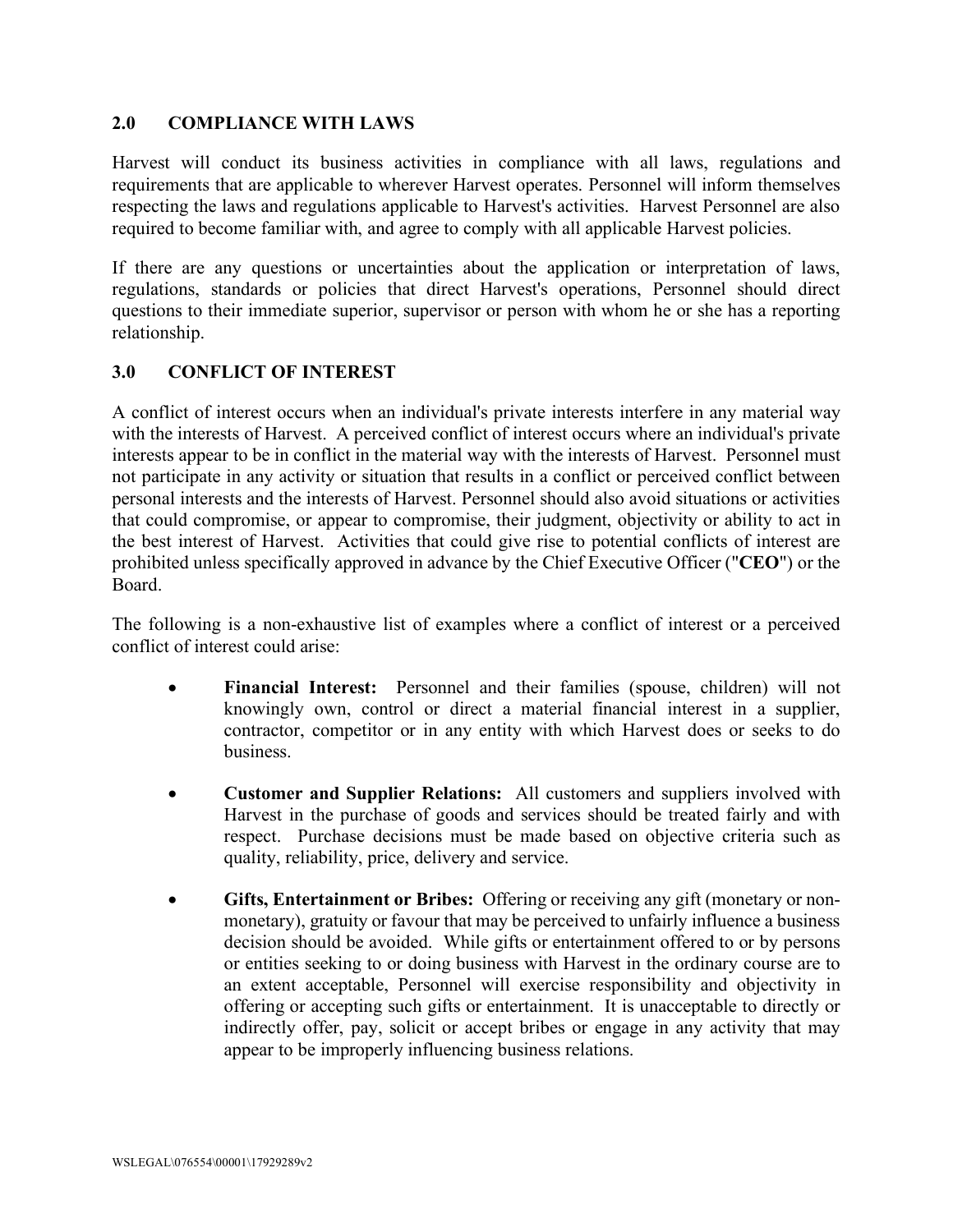- **External Business Activities:** Personnel will not engage in any outside business activity that creates a conflict of interest or is otherwise deemed detrimental to Harvest or conduct any external business activities on Harvest premises or during normal business hours unless prior approval is obtained from the CEO or the Board.
- **Acting as Director.** Personnel must obtain the approval of the CEO or the Board prior to accepting a position as director of a for-profit company or business organization.
- **Government and Community Relations:** Any Company support to political organizations requires the approval of the CEO. Personnel who engage in personal political activities must do so on their own time and not on behalf of Harvest.
- **Personal Relationships:** Personnel will avoid any arrangement or circumstance (including personal relationships) that may compromise their ability to act in the best interests of Harvest. Officers, directors and employees of Harvest will not directly supervise anyone with whom they are engaged in a personal relationship.

Personnel are expected to use common sense and good judgment in determining whether a conflict of interest does or potentially could exist. In the event of an actual, potential or perceived conflict of interest, Personnel should speak to their immediate superior, supervisor or person with whom he or she has a reporting relationship; and, in the event of any Officers of Harvest, the CEO; and in the event of the CEO, the Board. Waivers can only be granted by the Board or in certain circumstances by the CEO. Breaches of the conflict of interest obligations of Personnel will result in disciplinary action up to and including termination of employment or retainer for cause in appropriate circumstances.

## **4.0 CORPORATE OPPORTUNITIES AND DUTY OF LOYALTY**

You have a duty of loyalty to Harvest, which includes a duty to advance Harvest's legitimate interests when the opportunity to do so arises. Accordingly, you may not use your position or Harvest's name, property, information or goodwill for personal gain or for the gain of others. You are further prohibited from taking advantage of an opportunity that is discovered through the use of any corporate property, information, contacts or your position with Harvest. All such opportunities, actual or perceived, should be reported to your immediate supervisor.

## **5.0 CONFIDENTIALITY AND DISCLOSURE**

During employment with Harvest, Personnel will have access to or obtain information that is nonpublic, confidential, of value to Harvest's competitors or that may be damaging to Harvest if disclosed improperly ("**Confidential Information**"). Personnel may also gain access to Confidential Information about suppliers and customers with whom Harvest conducts business.

Personnel have a responsibility to protect the Confidential Information of Harvest or the companies it does business with against theft, loss, unauthorized access or use, alteration or misuse. This obligation applies during the employment or retainer of any Personnel and after termination of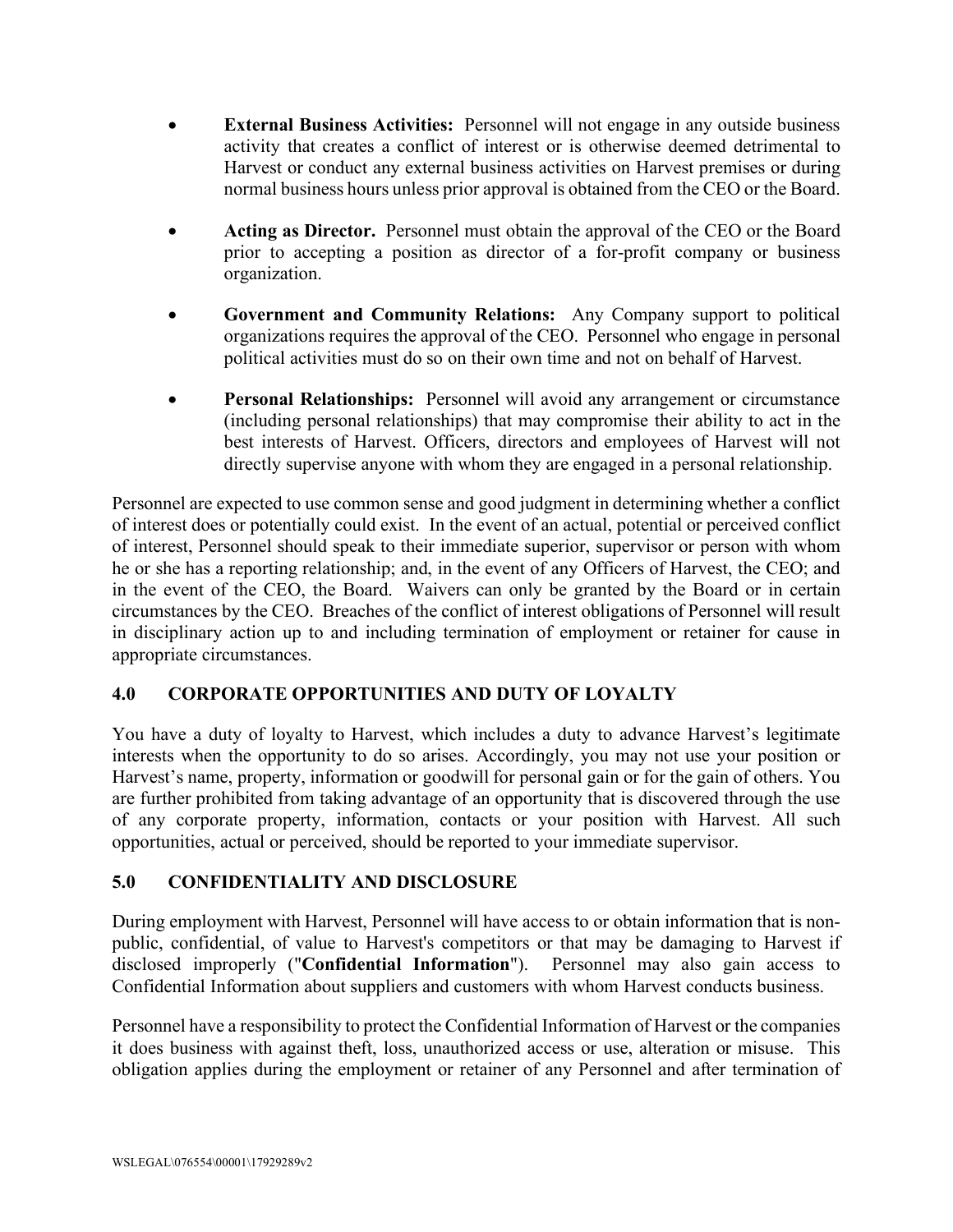such employment or retainer for any reason, for so long as the Confidential Information retains its confidential nature.

Personnel must maintain the confidentiality of Confidential Information entrusted to them by Harvest, or that otherwise comes into their possession in the course of their employment or retainer. Confidential Information may only be disclosed if it is legally required or if specific authorization is given, or as required to properly perform any duties on behalf of Harvest.

All information about Harvest, its business, its interests, including its ownership interests, and its activities that has not been publicly disclosed and that if known by the general public might reasonably be expected to have a material impact on a business decision or transaction, or effect the value of any security, ("**Insider Information**") is considered Confidential Information. The use of Insider Information relating to Harvest for personal gain or for any reason other than the proper performance of any duties on behalf of Harvest is not only unethical and a breach of this Code, but may also be illegal.

Examples of Insider Information include, but are not limited to:

- unpublished financial results
- material licensing or other regulatory developments
- expansions or curtailment of operations
- operational incidents
- anticipated acquisitions or joint ventures
- pending litigation

Personnel must not speak on behalf of Harvest unless authorized to do so and should refer to the Corporate Disclosure Policy for specific direction. Personnel should refer questions from the media to the appropriate spokesperson of Harvest.

If Personnel are not sure whether information has been publicly disclosed, they should seek advice from their immediate superior, supervisor or person with whom he or she has a reporting relationship.

These confidentiality and disclosure obligations remain in effect even after Personnel leave their employment or engagement with Harvest. Breaches of the confidentiality and disclosure obligations of Personnel will be subject to disciplinary action up to and including termination of employment or retainer for cause in appropriate circumstances.

## **6.0 EMPLOYMENT PRACTICES, HEALTH, SAFETY AND ENVIRONMENT**

Harvest will ensure that all Personnel are treated with respect and dignity. Harvest will not tolerate discrimination or harassment against current or potential Personnel or those with whom it conducts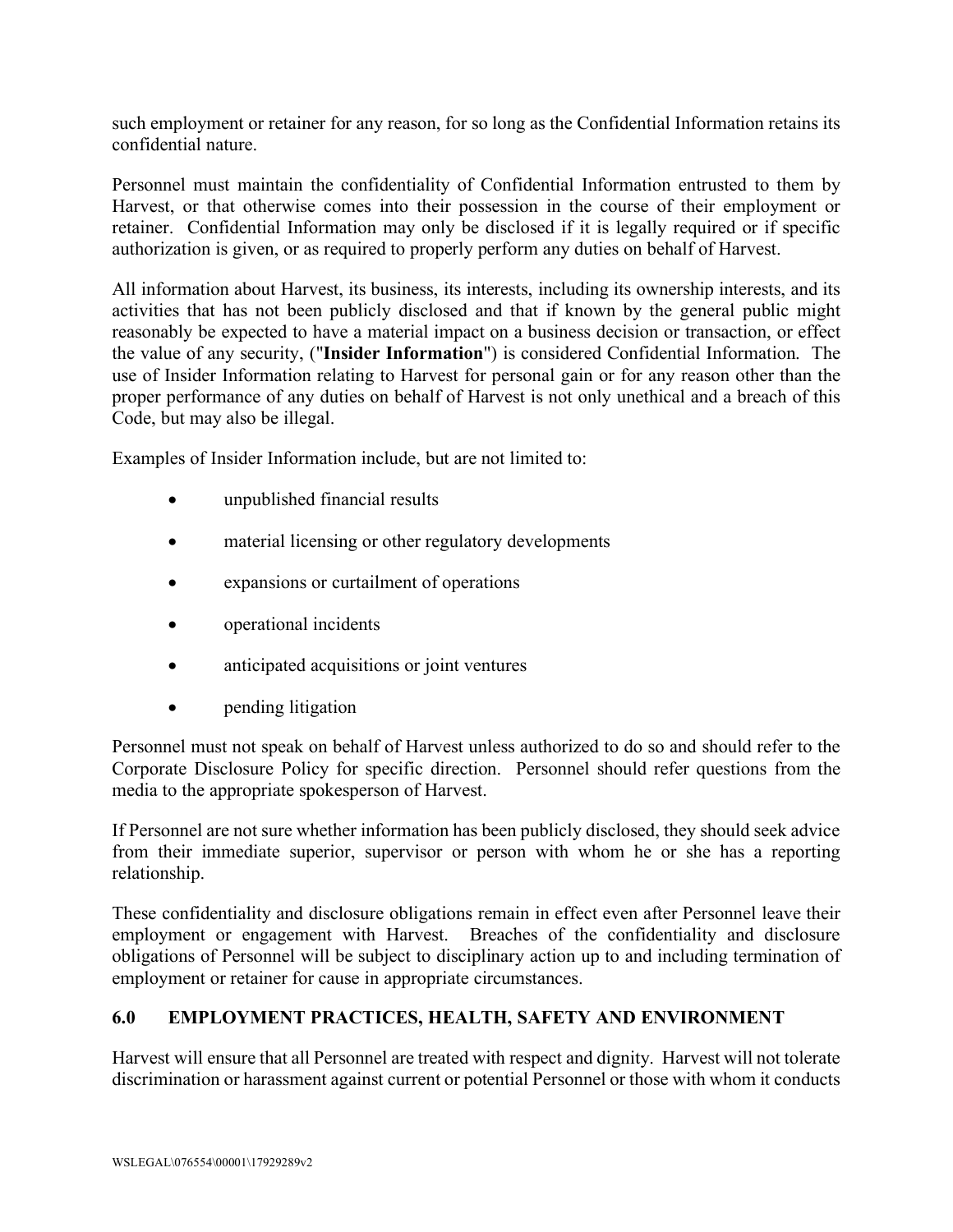business based on race, nationality, ethnic origin, colour, religion, age, gender, marital status, family status, sexual orientation, political belief or disability.

Harvest is committed to assuring fair employment, including equal treatment in hiring, training, compensation, termination and corrective actions.

Harvest will establish and maintain a safe and healthy working environment for its Personnel and conduct its operations in an environmentally responsible manner in accordance with applicable laws, regulations and industry standards. Harvest is committed to keeping its workplaces free from hazards. Threats or acts of violence or physical intimidation are prohibited. To protect the safety of all Personnel, Harvest's assets, the environment, and the communities within which Harvest works, Personnel must report for work fit to perform their duties and free from the influence of any substance that could prevent them from conducting their work activities safely, effectively, and in compliance with all applicable laws.

## **7.0 USE OF COMPANY PROPERTY AND RESOURCES**

Harvest's information systems, office equipment, tools, vehicles, supplies, facilities, services and any other assets or property owned or leased by Harvest or that are otherwise in Harvest's possession are provided and should be used for authorized business purposes only. Personnel have an obligation to protect and use Harvest property and resources, including proprietary information, in accordance with the principles of sensible and acceptable use. Unacceptable use will not be tolerated.

Acceptable business use of Harvest property is demonstrated when such use:

- complies with company policies and values, and all applicable laws;
- ensures the confidentiality and integrity of Harvest's information; and
- ensures the protection of Harvest's property and resources.

Personal use of Harvest property is considered reasonable if it:

- does not involve pornographic, sexist, racist, stereotypical or otherwise offensive or inappropriate content or activities;
- adheres to any proprietary restrictions or restrictions on use imposed by Harvest or any third party, including any party with whom Harvest has a licensing agreement;
- aligns with Harvest's values;
- respects applicable laws; and
- does not interfere with the responsibility of Personnel on behalf of Harvest.

Unacceptable use (personal or business related) of Harvest property includes when an individual uses such property: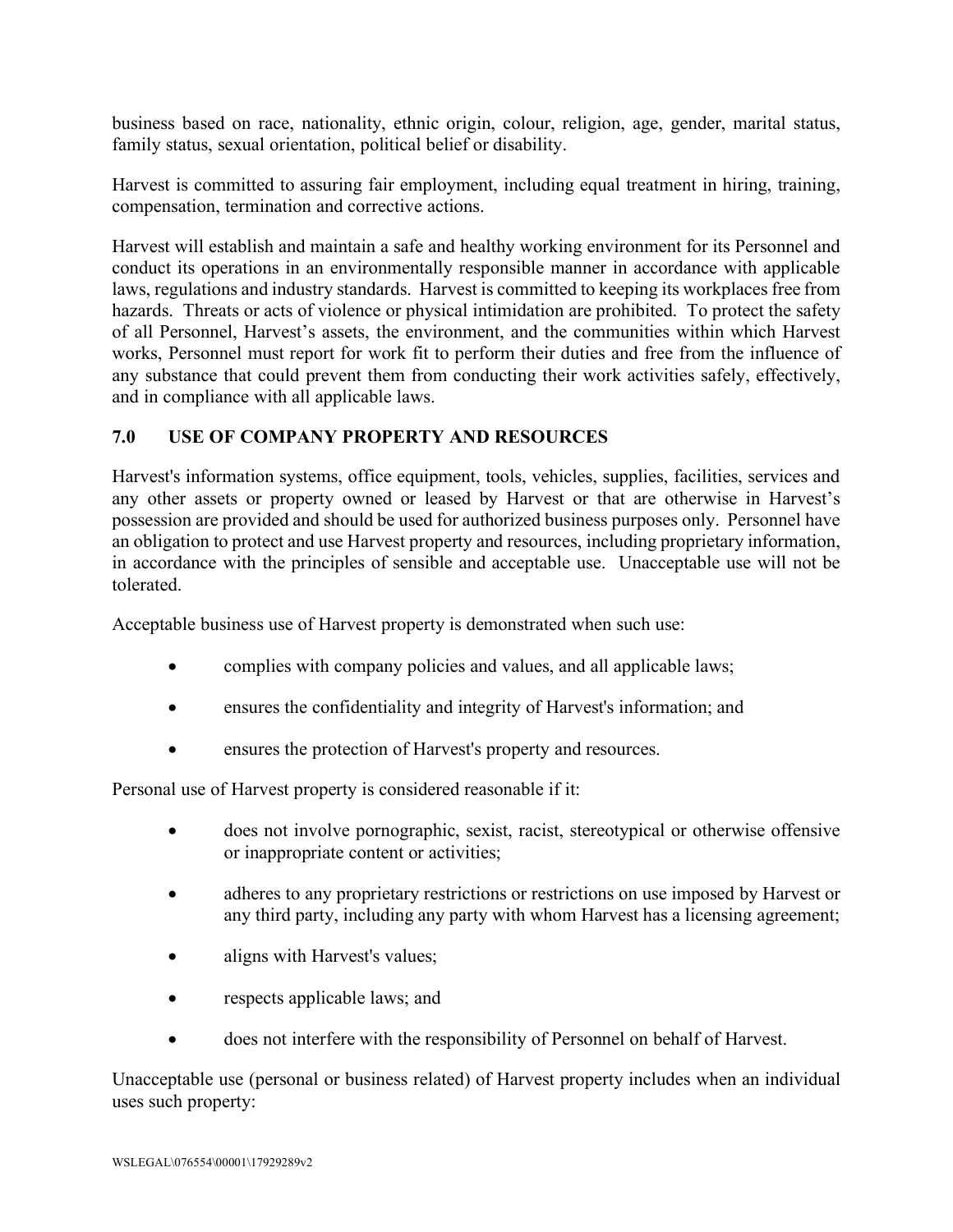- to defame, slander, harass or unreasonably interfere with any individual or organization, including Harvest;
- to partake in any illegal or unethical activity;
- to conduct any activity that could negatively impact Harvest or its reputation;
- to make excessive use of non-business-related internet sites or access any illicit or inappropriate sites;
- in substitution for personal assets (e.g. personal computer) for reasons unrelated to Harvest's business;
- intentionally transmit viruses or transmit virus warnings to any recipient;
- access or exchange content that is inappropriate in a professional workplace; and/or
- conduct personal commercial ventures.

The theft, misuse, damage or waste of Harvest property and resources by any Personnel will not be tolerated and will be subject to disciplinary action, up to and including termination of employment or retainer for cause in appropriate circumstances. It could also result in civil or criminal penalties. Any infractions should be reported by Personnel immediately to an immediate superior, supervisor or person with whom he or she has a reporting relationship or, if that will not resolve the issue, the human resources department.

## **8.0 RETENTION OF DOCUMENTS AND RECORDS**

It is Harvest's policy to cooperate with all governmental investigative authorities. Personnel shall retain any record, document or property of Harvest that is known to be the subject of an investigation or litigation.

It is a violation of this Code for Personnel to knowingly alter, destroy, conceal, cover up, falsify or make a false entry in any record, document or tangible object with the intent to impede, obstruct or improperly influence the investigation or proper administration of any matter within the jurisdiction of any federal, provincial, state or municipal department or agency, or any bankruptcy, or in relation to or contemplation of any such matter or case.

## **9.0 REPORTING FINANCIAL TRANSACTIONS**

The books and records of Harvest will reflect all business activities and transactions in a timely, fair and accurate manner. All assets and liabilities of Harvest will be properly recorded in order to reflect and maintain the business operations and activities of Harvest.

Compliance with applicable and generally accepted accounting principles, financial reporting standards and securities laws shall be observed in the preparation and disclosure of all financial records and information.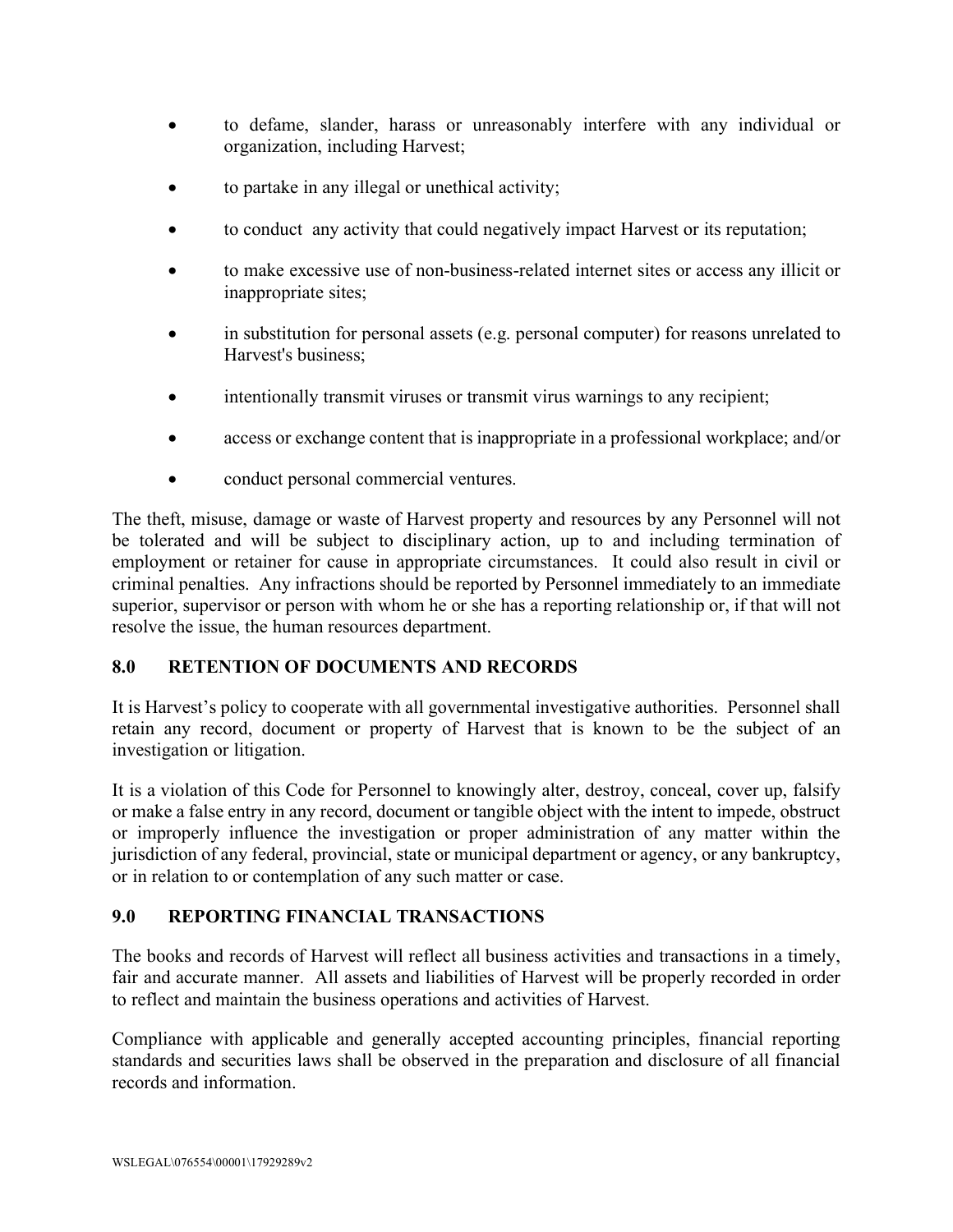All business transactions shall be properly authorized, recorded and supported by accurate documentation and in reasonable detail to ensure that the best interests of Harvest and any Confidential Information or other corporate information belonging to Harvest is protected.

The intentional creation of any false or misleading entries with respect to any business activity or transaction is strictly prohibited and will be subject to appropriate disciplinary action, up to and including termination of employment or retainer for cause in appropriate circumstances.

## **10.0 COMPLIANCE AND ENFORCEMENT**

All Personnel must become familiar with and agree to comply with this Code as a condition of employment, and apply it to all their business activities with, for and on behalf of Harvest.

You should read this Code carefully, ask questions of your immediate superior, supervisor or person with whom you have a reporting relationship. The attached Annex A sets out compliance procedures for Harvest Personnel to observe when they encounter situations involving a breach or potential breach of this Code.

All directors, officers, and employees of Harvest in managerial or supervisory positions, or whose duties involve regular contact with any government department or agency, or the selection of contractors for the provision of goods or services, or the approval or payment of invoices on behalf of Harvest, or any other Personnel as requested or determined by any officer of Harvest from time to time, must promptly sign and return the certification attached as Annex B, acknowledging receipt of this Code to:

Harvest One Capital Inc. Suite 704, 595 Howe Street Vancouver, BC V6C 2T5

In the event that any Personnel breach their obligations under this Code or any of Harvest's other policies and procedures, they shall be subject to appropriate disciplinary action up to and including termination of employment or retainer for cause in appropriate circumstances.

## **11.0 NON-COMPLIANCE REPORTING**

All Personnel are responsible for reporting any conduct or activities that they reasonably believe are or may lead to a breach of any obligations under this Code. In reporting non-compliance, employees, contractors and consultants should first raise the issue with their immediate superior, supervisor or person with whom he or she has a reporting relationship, who shall consult with Harvest's general counsel or human resources department to determine whether a breach of this Code has or may have occurred and authorize measures to be taken to avoid or neutralize the adverse effect of such breach. If consultation with a supervisor or superior is not possible in the circumstances, or does not resolve the matter, Personnel should take it up directly with Harvest's general counsel.

No retaliatory action will be taken against an individual for providing information in good faith. Disciplinary actions may be taken against any Personnel who violate this Code.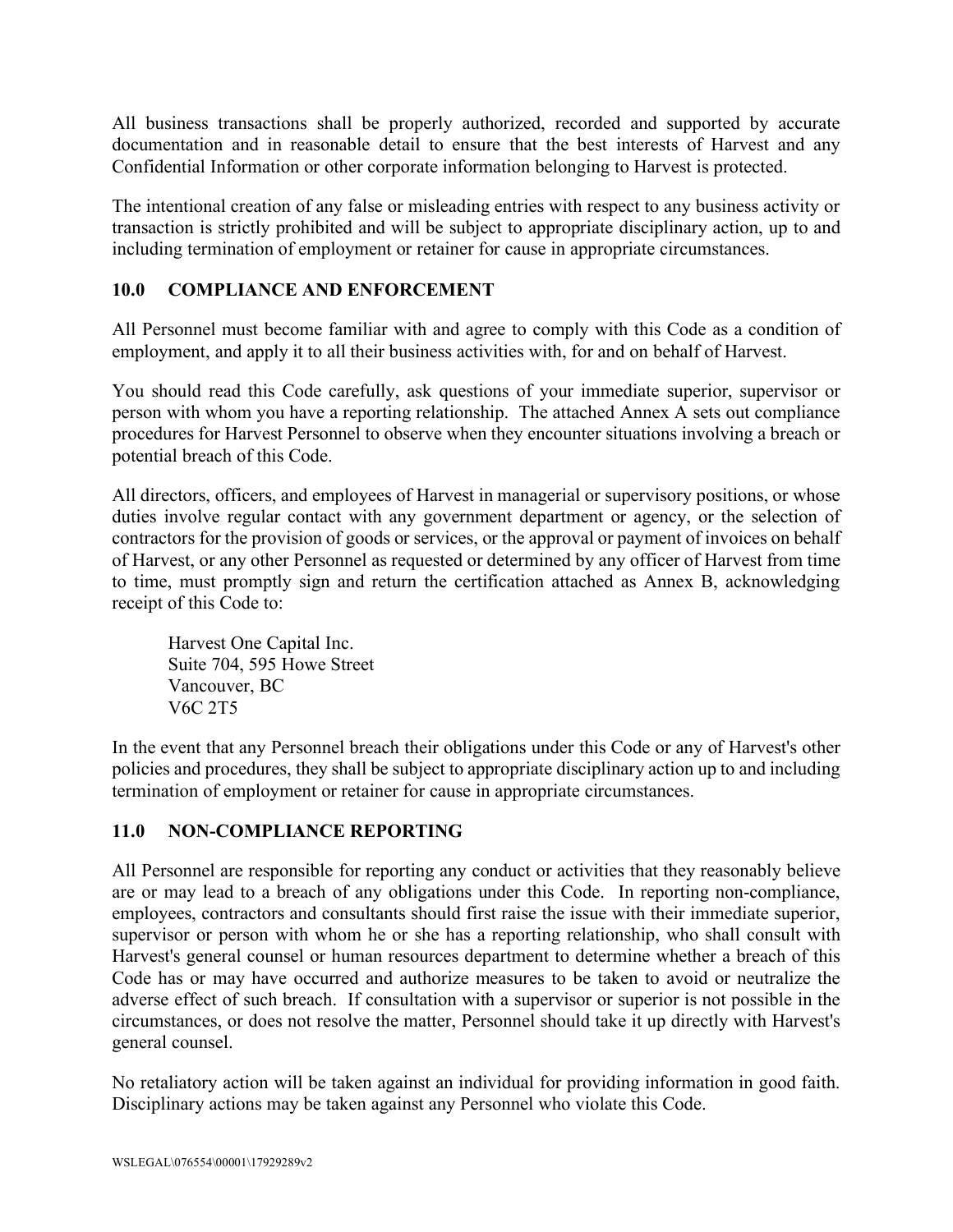Any member of the Board or any officer having an actual or potential conflict of interest in any proposed transaction or arrangement is not permitted to vote (in the case of a member of the Board) or use his or her personal influence on the matter being considered by the Board. Any member of the Board having an actual or potential conflict of interest is not counted in determining the quorum for consideration and vote on the particular matter, and should excuse him or herself from any meeting of the Board during discussion of the matter in question and from any vote on the particular matter. The minutes of the Board meeting should reflect the disclosure, the absence from the meeting of the interested director or officer, the abstention from voting of such interested director or officer and the presence of a quorum. The proposed transaction or arrangement is considered approved if it receives the affirmative vote of a majority of the disinterested members of the Board. The foregoing requirements do not prohibit the interested director or officer from briefly stating his or her position in the matter or from answering pertinent questions from the disinterested members of the Board, as the interested director's knowledge may be of assistance to the other Board members in their consideration of the matter.

#### **12.0 WAIVERS AND AMENDMENTS**

Any waiver of this Code and any amendments to this Code shall be subject to the sole discretion of the Board. Waivers with respect to employees, contractors and consultants may be given by the CEO, who shall report any such waivers to the Board.

Any amendments to this Code will be disclosed to all Personnel and to any other interested party or governmental department, body or agency as required by applicable law, rule, regulation or stock exchange requirement.

#### **13.0 APPROVAL**

Adopted by the Board as of June 8, 2017.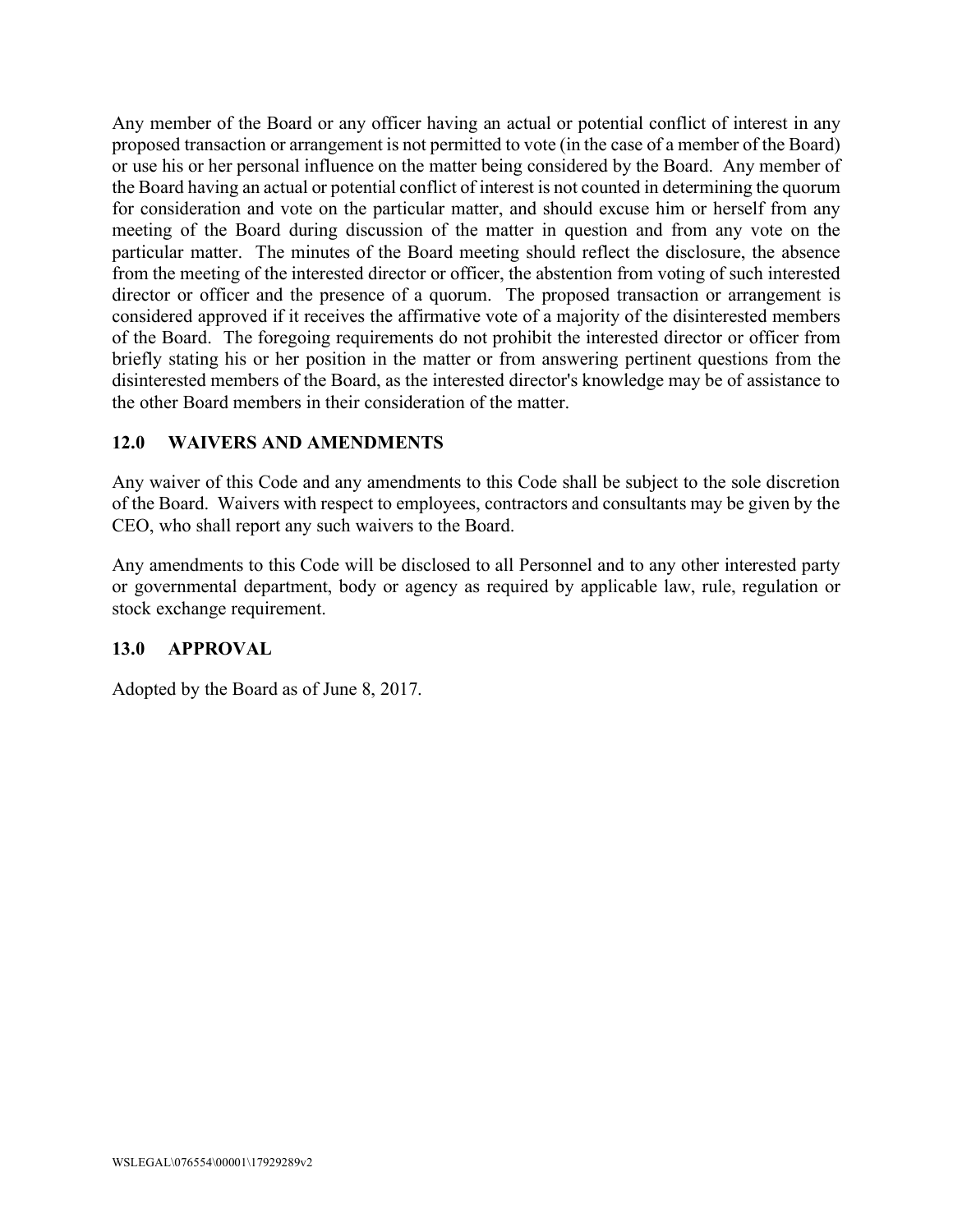#### **ANNEX A**

#### **CODE OF CONDUCT AND ETHICS COMPLIANCE PROCEDURES**

Personnel must work together to avoid the breach of any obligations under this Code and to ensure that prompt and consistent action is taken by Harvest to address any violations of this Code that do occur. From time to time, Personnel may encounter situations in which it is difficult to determine whether a breach of this Code has occurred or how best to respond to a possible breach of this Code. Since not every situation that will arise can be anticipated, the following represents a general procedure that Personnel should apply when dealing with these issues:

- 1. **Make sure you have all the facts.** In order to reach the right solution, all relevant information must be known.
- 2. **Consider what you are being asked to do and whether it seems unethical or improper.** This will assist you to focus on any potential problems under this Code and the alternatives available to you to deal with the situation.
- 3. **Discuss the problem with a supervisor.** In many cases, supervisors will be more knowledgeable about the question and the most appropriate response. In other situations, the involvement of a supervisor is a requirement in order to properly evaluate and respond to a breach or possible breach of this Code. Personnel should remember that it is the responsibility of supervisors to help solve problems and ensure compliance with this Code.
- 4. **Seek help from Company resources.** In the rare case where it may not be appropriate to discuss an issue with a supervisor, or where a supervisor is not available to answer a question, Personnel should discuss it with a person with whom he or she has a reporting relationship or the human resources manager. If that is not appropriate or if a satisfactory resolution is not obtained, you may call or send concerns to Harvest's internal or external counsel.
- 5. **Report ethical violations in confidence and without fear of retaliation.** The Company does not permit retaliation of any kind for good faith reports of the breach or possible breach of any obligations under this Code. The reporting of breaches or possible breaches of this Code by Personnel in bad faith or contrary to the spirit and intentions of this Code will lead to appropriate disciplinary action being taken by the Company.
- 6. **Always ask first, act later.** If you are asked to do something you are unsure about, you should seek guidance and ask questions first before the action in question is taken.